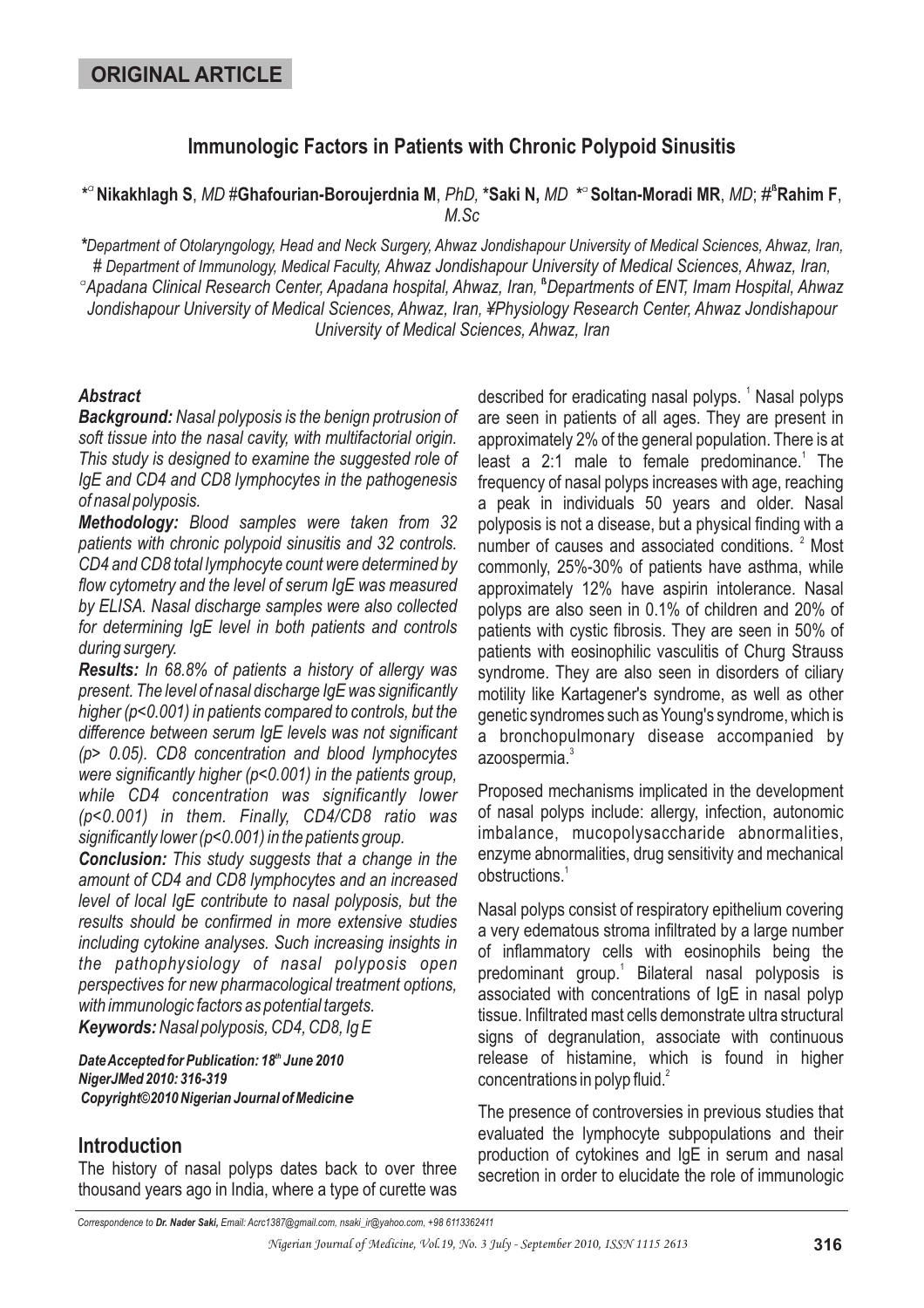factors in the process of nasal polyps as well as difference in their results lead us to do further investigations.  $5-10$  So in this sequel, this study is designed to examine the suggested role of IgE, and CD4 and CD8 lymphocytes in the pathogenesis of nasal polyposis.

## **Patients and Methods**

Seventeen men and 15 women, ranging in age from 20 to 71 years (mean, 46.6 years), who had chronic rhinosinusitis with diffuse nasal polyps and underwent endoscopic sinus surgery, were included in this study. All of the patients gave written informed consent and the study was approved by the Institutional Review Board and ethics committee of Ahwaz Jondishapour University of Medical Sciences. The demographic data of the study and control groups have been given in the Table 1. The Peripheral blood samples were taken from 32 patients for whom the diagnosis of chronic polypoid sinusitis was established, and 32 control patients who were candidates for septoplasty who had a negative history of allergy and sinusitis. The samples were sent to laboratory for lymphocyte count and determination of amounts of CD4 and CD8 lymphocytes by flow cytometry (Becton Dickinson Co., USA), and serum IgE by ELISA. Nasal discharge samples were also collected for determining local IgE level in both patients and controls during surgery.

Monoclonal antibodies used in flow cytometry analysis included fluorescein isothiocynate (FITC) and phycoerythrin (PE) -conjugated against CD4 and CD8 markers (Dako Co., Danmark). All samples were washed in sodium perborate (PBS) after staining procedures, followed by exposure to a lysing reagent again. FITC and PE-conjugated mouse IgG1 were incubated with cells obtained from Patients in parallel to negative controls. Prepared immunostaining cell suspensions were submitted to flow cytometry analysis. IgE levels were measured in serum and nasal discharge samples using a kit prepared from PAD TANELAM Company of Iran, and were recorded based on international units per milliliter (IU/ml).

### **Statistical analysis:**

The data obtained were analyzed statistically using the ttest. P-values less than 0.05 were considered as significant.

## **Results**

IgE level of nasal discharge was significantly higher (p<0.001) in patients compared to the control group; it was **84.6** IU/ml in the patients group **20.9** IU/ml in the

control group. Also the difference in serum IgE was not significant (p>0.05) with a values of **130.5** IU/ml in Patients and 127.6 IU/ml in controls (Table 2). In 68.8% of patients a history of allergy was present. CD8 concentration (46.8% in patients vs 28.3% in controls) and percentage of peripheral blood lymphocytes (17.7% in Patients and 31.6% in controls) were significantly different (p<0.001 for both comparisons) between the two groups (Table 2). Ironically, CD4 concentration was significantly lower (p<0.001) in patients (Table 2). Finally, CD4/CD8 ratio was significantly lower (p<0.001) in the patients (Table 2).

**Table I: Demographic and immunological features of patients and control groups**

| Variables                      | Patients $(n = 32)$ | Control $(n = 32)$   | P-Value |
|--------------------------------|---------------------|----------------------|---------|
| Median age (year)              | 53                  | 46                   | 0.341   |
| Gender (Male: Female)          | 15:17               | 13:19                | 1.0     |
| Elevated serum IqE (frequency) | 22 (68.75%)         | 3(9.37%)             | 0.001   |
| Blood eosinophilia             | 27 (84.37%)         | 2(6.25%)             | 0.001   |
| Lymphocytes (Mean ± SD)        | $31.69 \pm 7.97$    | $17.72 \pm 5.840.05$ | 0.05    |

**Table II: difference in variables between patients and control groups**

| Table II: difference in variables between patients and control groups |  |  |  |
|-----------------------------------------------------------------------|--|--|--|
|                                                                       |  |  |  |

| Variables.                                                  | Patients group ( $n = 32$ )<br>(Mean $\pm$ SD) | Control group (n = 32)<br>$(Mean \pm SD)$ | P-value   |  |
|-------------------------------------------------------------|------------------------------------------------|-------------------------------------------|-----------|--|
| IqE level of nasal discharge<br>(IU/ml)                     | $84.69 \pm 6.94$                               | $20.91 \pm 2.31$                          | 0.001.    |  |
| Serum IgE (!U/ml)                                           | $130.55 \pm 9.87$                              | $127.628 \pm 9.74$                        | $0.92*$   |  |
| CD8 concentration (%)                                       | $46.88 + 3.71$                                 | $28.36 \pm 1.98$                          | $0.001 +$ |  |
| blood<br>peripheral<br>σf<br>Percentage<br>lymphocytes (%). | $17.72 \pm 1.35$                               | $31.69 \pm 2.48$                          | $0.001 +$ |  |
| CD4 concentration (%)                                       | $38.25 \pm 3.01$                               | $53.83 \pm 4.21$                          | $0.001*$  |  |
| CD4/CD8 ratio                                               | $0.8409 \pm 0.14$                              | $1.9897 \pm 0.98$                         | $0.001 -$ |  |

v, significant differences between case and control groups; \*, Non-significant differences

# **Discussion**

Although the etiology of nasal polyposis is still not revealed, insights in the pathogenesis have largely expanded over the last years.  $11$  There are two models suggested for the development of nasal polyposis: one states that this condition is caused by the up-regulation of cytokines leading to increased eosinophil degranulation; the other mechanism suggests that injury to the airway epithelial cells induced by an allergen, viruses or trauma leads to defective transmembrane regulators, which in turns alters sodium chloride flux in the epithelial cell and finally directs to edema.<sup>3</sup>

A consistent feature in nasal polyposis is a prominent infiltration of inflammatory cells, and it has been proposed that alteration of immune regulation could be implicated as a contributing factor. The eosinophil leukocyte is the dominant cell in polyps; consequently,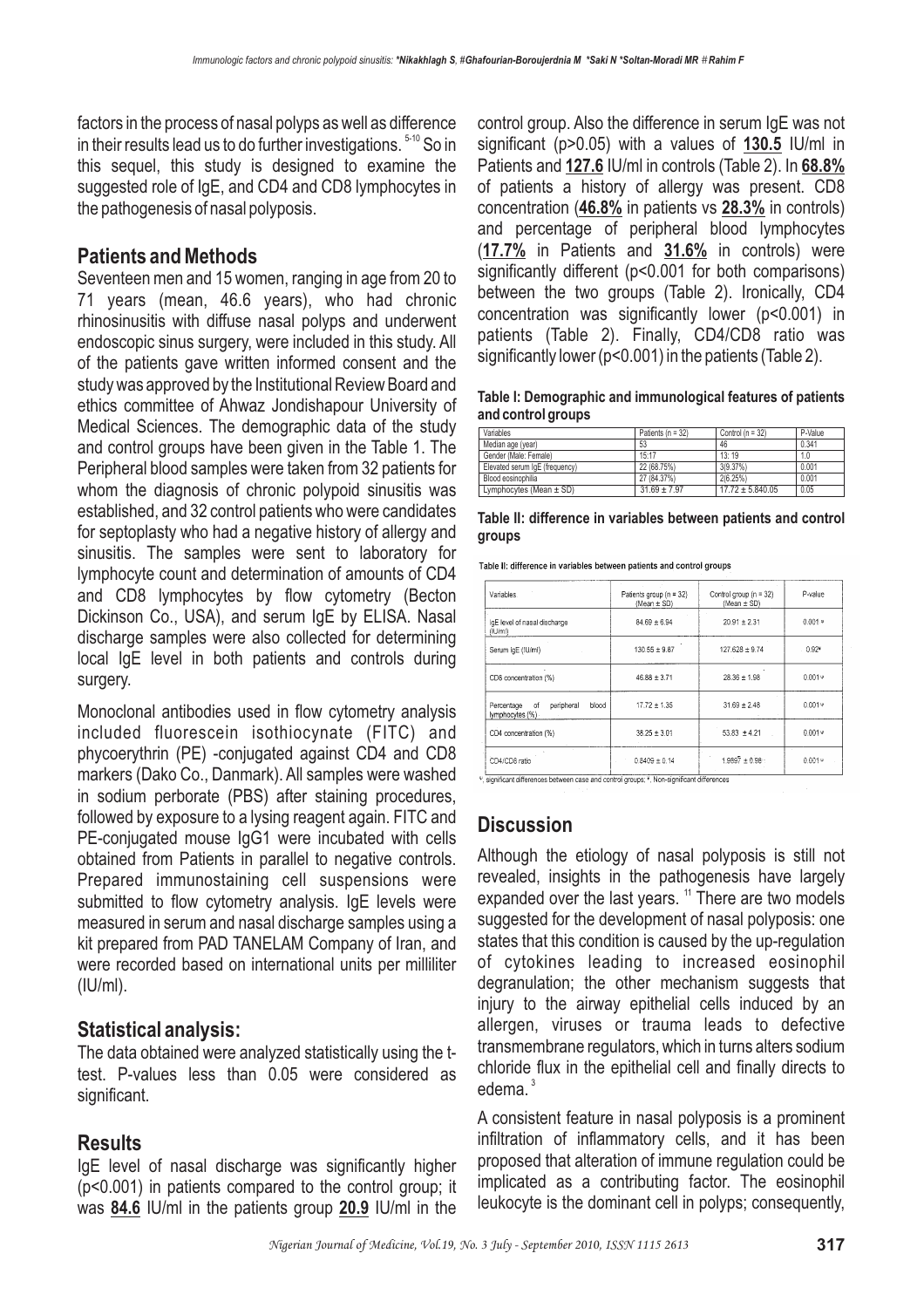allergy has been considered as an important etiology for nasal polyps. 4

The prevalence of allergy in patients with nasal polyps varies from 10% to 54%. There is a coincidence of asthma and nasal polyps but the association between polyposis and atopic conditions is not clear. It has been newly suggested that Staphylococcus Aureus may have a role in formation of nasal polyps. This pathogen is found in the nasal samples obtained from these patients, although the significance is unclear. The bacteria may secrete exotoxins that act as superantigens and are a possible trigger for local IgE production in nasal polyposis.  $^{\rm 11\text{-}13}$ 

It should be emphasized that the presence of eosinophils in the polyps does not depend on the presence of allergy or IgE-mediated hypersensitivity disorders, but is related to up-regulation of appropriate cytokines and growth factors such as interleukin-1ß, tumor necrosis factor, macrophage colony stimulating factor.  $14$  All these cytokines have direct or indirect effects on the transmigration of eosinophils from the microvasculature into the lamina propria of nasal polyps. In one study, Benrstein et al. showed that two subpopulations of lymphocytes, CD4 and CD8, have significant roles in production of these cytokines. Their findings imply that there are significant differences between the percentage of lymphocytes producing these cytokines in nasal polyps and peripheral blood. Lymphocytes infiltrated in nasal polyps may derive from a source other than peripheral blood.  $2, 15$  They may be derived from both the local mucosal immune system as well as from random migration of peripheral blood lymphocytes. <sup>15, 16</sup>

Ihan and Suskovic evaluated CD4 and CD8 cells isolated

### **References**

- 1. Raymond G, Salvin L. Nasal polyp and sinusitis. Middleton JR, Reed CE, Elliot EF, et al, eds. Allergy principles and practice. 5th ed. St Louis: Mosby Year Book Inc; 1998.393-403
- 2. Bachert C, Gevaert P, Holtappels G, Van Cauwenberge P. Total and specific IgE in nasal polyps is related to local eosinophilic inflammation. JAllergy Clin Immunol 2001; 107: 607-14.
- 3. Bernstin JM. Nasal Polyp Diseases of the sinuses, Diagnosis and management. Kennedy, Bolger, Zinreich. London: BC Decker; 2001
- 4. Setsuko M, Nakamura H. Inflammatory cells in nasal mucosa and nasal polyps.Auris Nasus Larynx 2000; 27: 59-64.
- 5. Liu CM, Shun CT, Hsu MM. Lymphocyte subsets and antigenspecific IgE antibody in nasal polyps. Ann Allergy. 1994; 72:19- 24.
- 6. Fokkens WJ, Holm AF, Rijntjes E, Mulder PG, Vroom TM. Characterization and quantification of cellular infiltrates in nasal mucosa of patients with grass pollen allergy, non-allergic patients with nasal polyps and controls. Int Arch Allergy Appl Immunol. 1990; 93:66-72

from nasal tissue in allergic and nonallergic polypoid patients, and found a significant increased expression of intercellular adhesion molecule-1 (ICAM-1) molecules on CD8 cells in nonallergic compared to allergic patients. This finding may reflect the difference in cytotoxic immune response between allergic and nonallergic patients,  $16$  although it is inconsistent with the result of a study by Hel, in which the expression percentage of CD3+,CD4+ cells appeared to be significantly higher than that of CD3+,CD8+ cells.  $13,17$ 

A survey conducted by Muluk implies on the role of Thelper lymphocytes in the pathophysiology of chronic sinusitis, and CD4+ T-helper cells in particular are thought to be predominant at the initiation and regulation of inflammation.<sup>14,18</sup>

Our study shows that a change in the amount of CD4 and CD8 lymphocytes and an increase in the level of local IgE to be important, which suggests that local allergy may play a key role in sinonasal polyposis; however, the results should be confirmed in more extensive studies which recruit cytokine analysis. Increasing insights in the pathophysiology of nasal polyps let us gain open perspectives for new pharmacological options with CD4 and CD8 lymphocytes and local IgE secretion as potential targets for treatment. We hope that it would enable us to obtain a deeper insight into the local immune events and further to clarify the etiology and pathogenesis of nasal polyps and their relation to allergy.

### **Acknowledgements**

The authors would like to thank Farzan Institute for Research and Technology for technical assistance.

- 7. Bellioni P, Ruscito P, Bevilacqua P, Maurizi M, Larocca LM, Maggiano N, Capelli A. Recent advances concerning etiopathogenesis of nasal polyposis. Acta Otorhinolaryngol Ital. 1989; 9(1):3-13
- 8. Conley DB, Tripathi A, Seiberling KA, Schleimer RP, Suh LA, Harris K,Paniagua MC, Grammer LC, Kern RC. Superantigens and chronic rhinosinusitis: skewing of T-cell receptor V beta-distributions in polyp-derived CD4+ and CD8+ T cells.Am J Rhinol. 2006; 20(5):534-9.
- 9. Hao J, Pang YT, Wang DY. Diffuse mucosal inflammation in nasal polyps and adjacent middle turbinate. Otolaryngol Head Neck Surg. 2006; 134(2):267-75.
- 10. Verbruggen K, Van Cauwenberge P, Bachert C. Anti-IgE for the treatment of allergic rhinitis--and eventually nasal polyps? IntArchAllergy Immunol. 2009; 148(2):87-98.
- 11. Gevaert P, Holtappels G, Johansson SG. Organization of secondary lymphoid tissue and local IgE formation to staphylococcus aureus entrotoxins in nasal polyp tissue. Allergy 2005; 60: 71-9.